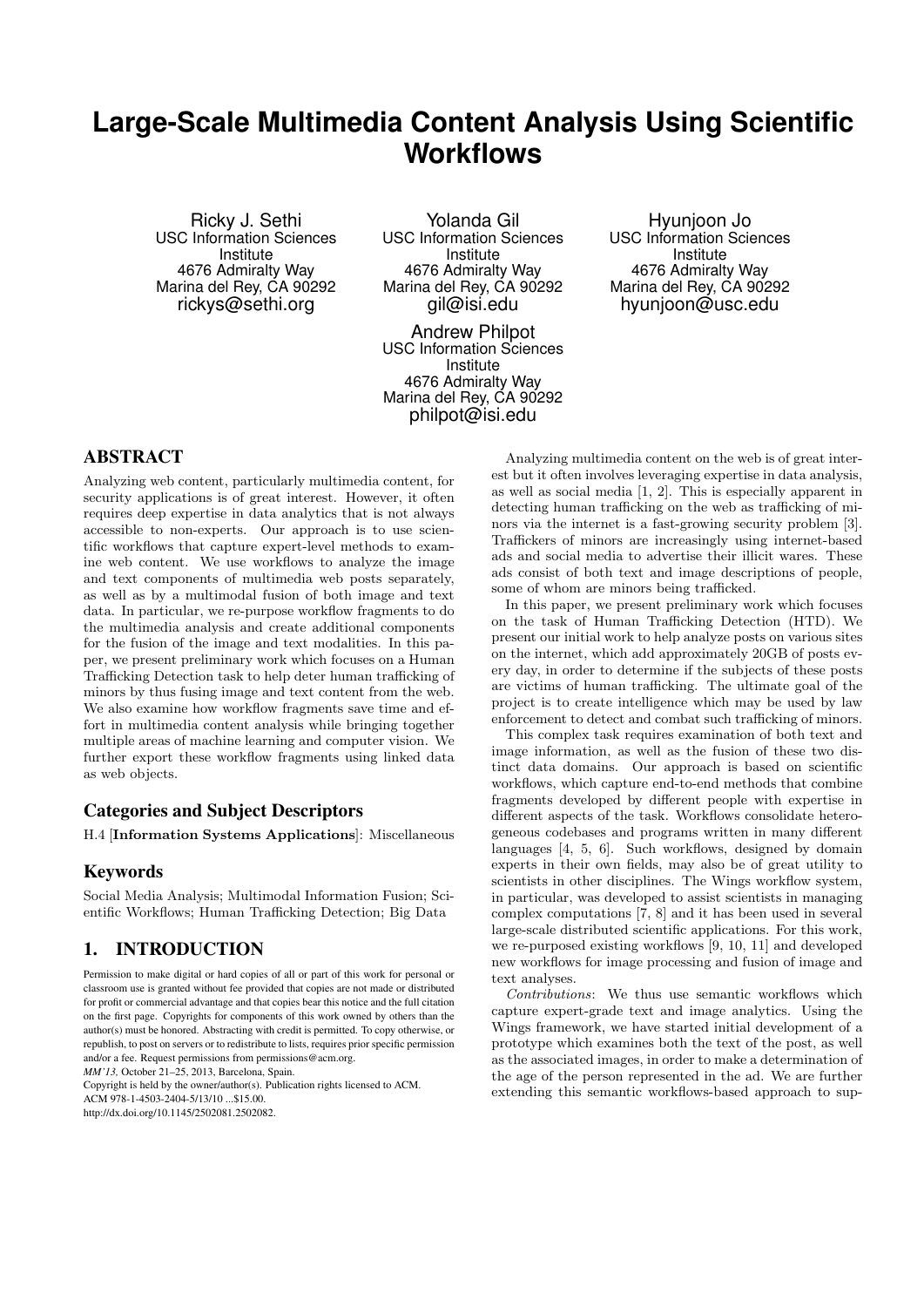port re-usability of workflow fragments and reproducibility of scientific research.

The main contribution of this paper is the re-use and repurposing of workflow fragments to facilitate rapid development of applications and to bridge expertise across disciplines when analyzing multimedia web content. We introduce several workflow fragments for Text Analytics and Image Analysis, as well as for the fusion of these different data modalities. We also use linked data principles to export these workflow fragments as web objects for the research community. In particular, we show how a social media analysis task can be solved rapidly and extended to do a multimedia analysis, which involves both text and image analytics, by simply re-using the workflow fragments developed by us and by others.

The rest of this article is organized as follows: in Section 2, we provide some background on the initial development of the HTD project. Then, in Section 3, we discuss the Wings workflow system. In Section 4, we show several workflow fragments we created for Text and Image Analytics, as well as their fusion. Then, in Section 5, we show how the re-use of workflow fragments can extend this nascent social media analysis task. Next, in Section 6, we show the results of experiments and give details of our implementation. Finally, in Section 6.5, we highlight the time and work savings allowed by the re-use of workflows, followed by a discussion of future directions in Section 7.

# 2. HUMAN TRAFFICKING DETECTION

Human trafficking of minors for the purposes of illicit, commercial exploitation is a serious international crime. Increasingly, traffickers use Internet classified ads, bulletin boards, and social media to advertise the illicit services of the persons they offer [3]. A very common scenario is to have advertisements for trafficked persons, both adults and minors, injected into classified advertisement listings for licit and quasi-licit personal services. In order to attract clients online, such ads typically contain several of: phone numbers and/or other contact information; provider names (or pseudonyms); location(s) served; descriptions of provider race, physical characteristics, and purported age; suggested services and prices; and images. At the same time, providers try to avoid apprehension by law enforcement by omitting, falsifying, or obscuring information believed to be useful in apprehension, inclusion of deliberate features (or noise) believed to insulate against law enforcement action, and by changing details over time (e.g., multiple aliases) to defeat attempts to link separate ads together.

Accordingly, law enforcement efforts to combat human trafficking of minors seek to use the rich information source ads represent as a source of evidence. To do so effectively, one needs to:

- 1. Extract content from individual ads
- 2. Classify ad content as to whether the provider is trafficked into prostitution or engaged in some other activity and
- 3. Estimate provider true age (especially likelihood of underage participation). To assist in targeting apprehension, it is essential to
- 4. Determine the service modality the ad offers, whether "outcall" (provider travels to customer), "incall" (cus-

tomer travels to provider), the setting, or agency referral, or other.

5. Records from individual ads so gathered must be linked together, a form of entity resolution [12], yielding a set of single-provider time profiles.

Information from third-party sites, such as missing child databases or recent nearby apprehension evidence, can be correlated with extracted information, when available, typically during this phase. These profiles are then cross-matched to suggest inter-provider relationships (e.g., co-advertised or shared phone) which, in turn, particularly when combined with provider mentions in certain discussion groups begins to populate a social network, whose members include providers, customers and procurers.

The TrafficBot project was initiated in late 2011 to address these information extraction needs for federal law enforcement. Initial efforts focused on identifying suitable classified ad listings, developing site-focused web crawlers, and developing site-specific extraction scripts. By mid-2012, the resulting archive, spanning 110 metropolitan markets (themselves composed of several hundred city-level crawl results), and had grown to nearly 500,000 harvested posts spanning an estimated 200,000 providers.

The current system with basic archive query capability supports some basic law enforcement goals. For example, users can filter ads from market M1 where reported age is less than 25 and where at least one reported phone number is tagged in market M2 (indicating likely provider movement).

Development of deeper data analytics, however, has lagged behind the collection results, especially since this task requires massive multimodal information fusion. For tasks such as age estimation and modality tagging, competing hypotheses include using supervised and unsupervised learning and clustering methods, across various proposed text, image, and network features. Moreover, various parameters and feature extraction schemes for each method need to be identified and tuned. The large search space, combined with an enormous and fast-growing data store, necessitates a systematic engineering approach.

The use of workflows offers notable advantages:

- 1. Support for natural modularization of the task space;
- 2. Ability to scale up via parallelization;
- 3. Access to a large and mature workflow fragment library to address many of the pending analytic needs;
- 4. Allowing incorporation of pre-existing data and existing code as fragments, as well as simple integration with an existing system; and
- 5. Ease of experimenting with workflows to set up various parameters and explore multiple scenarios quickly.

# 3. WINGS SEMANTIC WORKFLOWS

Our approach uses the Wings workflow system [13], which has three key features that make workflows accessible to users: a simple dataflow structure, an easy-to-use web interface, and an ability to export workflows and workflow fragments as web objects. This framework allows us to structure computer vision and machine learning tasks as computational workflow fragments described in high-level declarative notations and capable of processing large quantities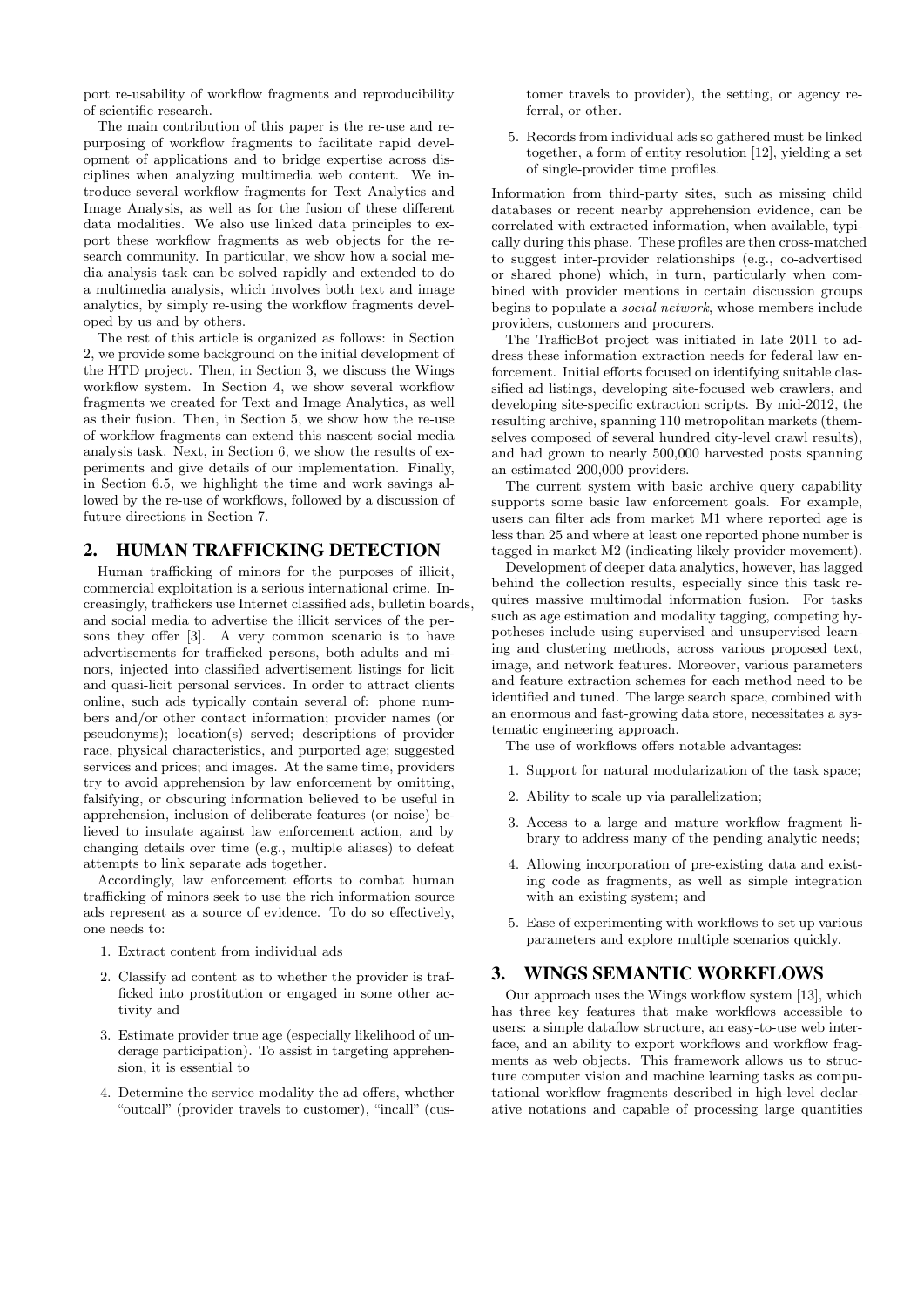of data that comes from multiple sources or files [6, 14]. Wings is open source, built upon open web standards from the World Wide Web Consortium (W3C), and is available at http://www.wings-workflows.org/.

A unique feature of Wings is that its workflow representations incorporate semantic constraints about datasets and workflow components. Wings reasons about dataset properties and component constraints to create and validate workflows and to generate metadata for new data products. Wings uses Pegasus as the execution engine for largescale distributed workflow execution. Wings allows users to express high-level descriptions of their analysis goals, and assists them by automatically and systematically generating possible workflows that are consistent with that request. Users can be assisted in an interactive mode, where Wings generates suggestions and validates their inputs, or in an automatic mode, where Wings can elaborate their initial request and present the user with execution-ready workflows as options.

Using a semantic workflow system like Wings to assist with the design of such computational experiments allows for creating structured, systematic experiments that can be automated, thus allowing anyone to reproduce results, regardless of how parameters and thresholds are optimized for specific datasets. In addition, the Wings workflow system has an open modular design and can be easily integrated with other existing workflow systems and execution frameworks to extend them with semantic reasoning capabilities.

The Wings workflow framework thus has the ability to easily incorporate new algorithms and new data sources. In addition, the framework is self-adaptive in that it automatically selects methods and parameter values that are appropriate for the user's data and can analyze its current knowledge, detect missing information, attempt to induce it, and, when this is not possible, assess the value of seeking that missing information [15].

In fact, the Wings workflow system is pre-equipped with several expert-quality workflows that represent a powerful set of analytic methods [16]. It includes workflow fragments for general machine learning packages like Weka [17], document clustering packages like CLUTO, etc. We extend these repositories by creating workflow fragments based on popular computer vision [18, 19, 20, 21, 22] and machine learning packages like OpenCV [23], a standard computer vision library, and MALLET [24], a standard package for statistical processing and information extraction, as well as adding custom implementations of some state-of-the-art computer vision/machine learning models.

These packages have vastly heterogeneous implementations but the workflow fragments encapsulate the software with interfaces described by data types in the workflow system to make them reusable in different workflows. Wings ensures that only the right components are used in workflows by checking the semantic constraints of the input and output types for every component. The system ensures that only workflows with valid combinations of components are executed. The framework also includes several widely used datasets used for comparison purposes in the text analytics and computer vision community.

In addition, these workflow fragments can be exported in Wings by publishing them as web objects using Linked Data principles [25] and can be made available as part of a workflow library. These web objects, represented in RDF, allow

direct access via unique URIs to workflow fragments or workflows, their components, and their associated datasets. Such web objects can then be imported into any workflow system that is compatible with the standard Open Provenance Model for workflow publication [25] so that other researchers can directly re-use or re-purpose any single workflow fragment or entire workflows.

# 4. WORKFLOW FRAGMENTS FOR MUL-TIMEDIA ANALYSIS

Workflows are usually composed of workflow fragments that are reused across workflows. Such predefined workflow fragments make complex analytics expertise readily available to new users. The components that make up workflow fragments can be written in heterogeneous languages: e.g., some components are in Java, others in matlab, and still others in C++ but the language of choice is irrelevant as the components are integrated into the workflows without reliance upon their individual implementation idiosyncrasies. This is possible because each individual program is converted into a workflow component via a short wrapper shell script (usually 3-5 lines of code) thus allowing any preexisting program to be incorporated as a new component in a workflow or workflow fragment.

These previously defined workflow fragments can be executed independently from each other. This is helpful as some researchers might choose to focus on particular parts in order to optimize or improve their understanding of the behaviour in the individual steps. A good starting point for researchers in other disciplines, however, is to create end-toend workflows that are formed by re-using and re-purposing workflow fragments. These end-to-end workflows would then incorporate and represent advanced expertise in that they would capture complex combinations of components that are known to work well in practice. Such re-usable workflow fragments are pre-defined by domain experts and available as part of workflow libraries. They can be executed with available datasets or adapted by adding or changing components.

Here, we detail some of the workflow fragments previously developed [9] for Text Analytics as seen in Figure 1 as well as worfklow fragments we have developed for Image Analytics in Figure 2.

## 4.1 Text Pre-Processing and Feature Generation

Analytic tasks usually begin with some preprocessing steps to generate the features of a document. The workflow fragment for feature generation is shown in Figure 1(a). Morphological variations are removed from the dataset with a stemmer component. The Wings workflow system provides several choices, including a Porter Stemmer and a Lovins Stemmer. It further provides term weighting components that is used to transform the dataset into the vector space model format. Among them are term frequency-inverse document frequency, corpus frequency or document frequency for instance. The generated outcome can now be used with different other workflows and is independent of a particular implementation at this stage in the workflows.

## 4.2 Feature Selection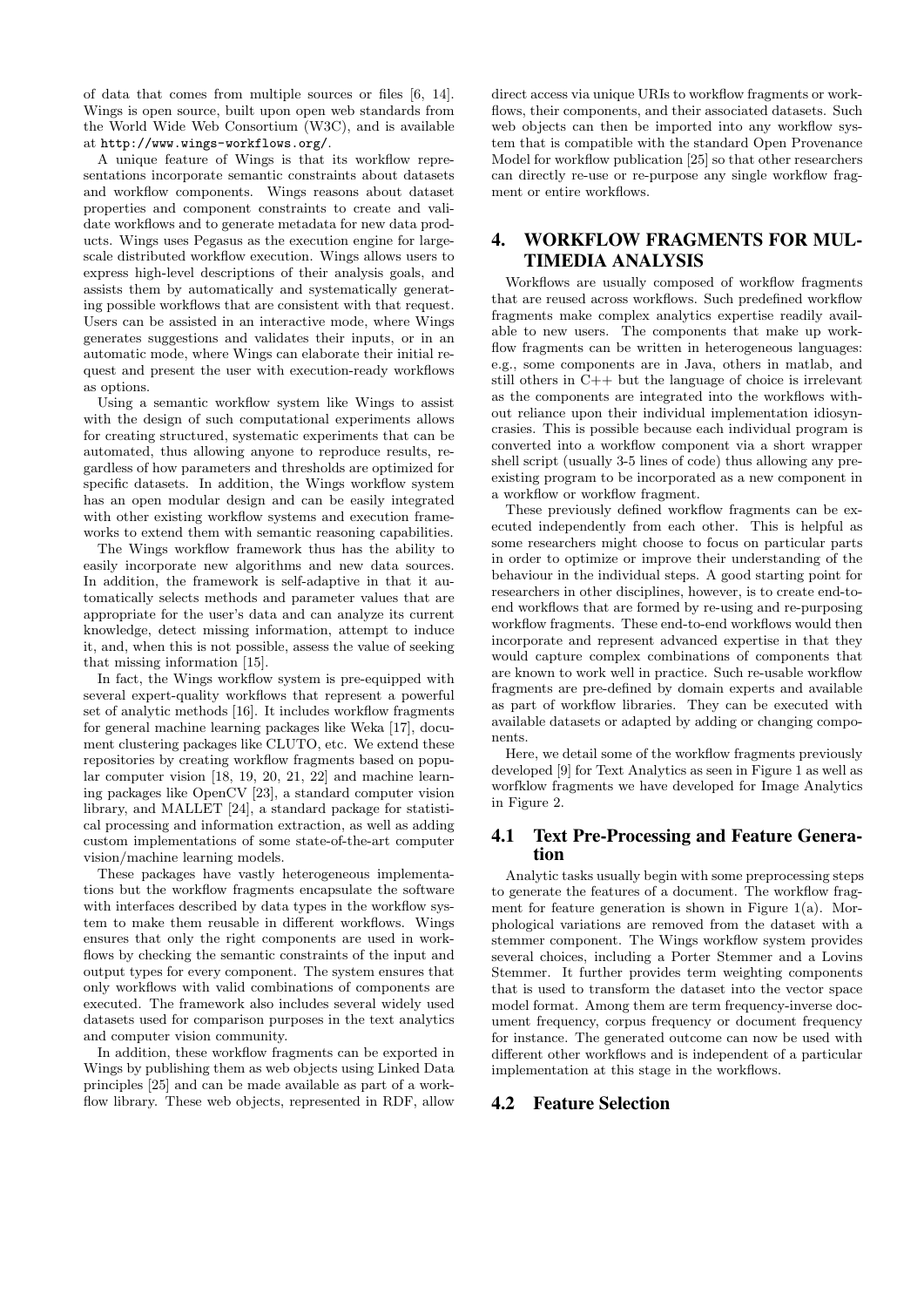

Figure 1: Workflow Fragments previously developed [9] for Text Analytics. Here we see workflow fragments for a) Feature Generation; b) Feature Selection; c) Training and Classification; and d) Clustering.

A very common step for many data analytics tasks such as classification and clustering is feature selection, as shown in Figure 1(b), whose main purpose is to reduce the training set by only using the most valuable features. This will reduce the necessary time for training the model and can improve the results of the classifier in some cases. The goodness of a feature in the dataset is measured with correlation scores among the features. Typical implementations for this step are Chi Squared, Mutual Information or Information Gain that can be found in [26] and are all implemented in the framework. The resulting score is used in a feature selection step to retain the most valuable features in the training set. The percentage of selected features is typically changing for every dataset respectively classifier used in the computational experiment.

Another characteristic for this workflow fragment is that it uses heterogeneous implementations for the components. While the components for the computation of the correlation score take advantage of the capabilities of MATLAB to handle large matrices very elegant, the component for the feature selection uses an implementation written in Java.

### 4.3 Classification

The resulting training set after the feature selection can be used for the training of a model with the workflow fragment shown in in Figure  $1(c)$ . Both components in the workflow use the Weka machine learning framework. Thus, many different machine learning algorithms can be used to perform experiments with the dataset. Among them are very popular algorithms from the text analytic community like Support Vector Machines, Naive Bayes or k-Nearest Neighbor. The computed model can be stored in the data catalog and reused for later classifications. Since the training is usually a very time demanding task in the workflows, it is very desirable to reuse previously created models. Existing models are also easier to compare against each other, because the metadata information of the model carries provenance information from the components used and their configuration during the workflow execution. In the second step a classifier uses the trained model with the testing set to compute the predictions.

### 4.4 Clustering

In Figure  $1(d)$ , we see the workflow fragment for clustering. The Vector that results from the Feature Generation workflow fragment in Figure 1(d) can be used as input for clustering. It needs to be formatted into the suitable format for the clustering software. The result of this step is the Feature output with the transformed Vector. Next to this output there are additional intermediate files called Rows and Columns that contain the label names that are used to annotate the final result with the right names for the features and labels. The parameter for this component is used to specify the number of clusters to be applied on the data set.

### 4.5 Image Analysis

Here, we detail some of the Workflow Fragments we have developed for Image Analysis as seen in Figure 2. In particular, we created workflow fragments for a) Normalized Cuts Image Segmentation [27] which views image segmentation as the optimal partitioning of a graph by minimizing the cut with a modified cost function; b) Latent Dirichlet Allocation (MALLET) [24] for visual-word clustering and Support Vector Machines (libSVM) for visual-word classification [28, 29]; c) Statistics Evaluation (Confusion Matrices, Heatmaps, Precision Recall Curves, and Receiver Operating Characteristic Curves) [18, 19, 30]; and d) Topic Modelling (MALLET) [24] for video-word clustering. Visual-words and video-words are the image and video equivalent of text words used in textual bag-of-words models; in computer vision, they are created by partitioning an image or video into interest point cuboids or segments and then computing some features (for which it is possible to calculate a distance metric) for each interest point cuboid. The centers of each of these clusters are the visual words (codewords) in the visual vocabulary (codebook). The statistics evaluation workflow fragment allows for easy visualization of diverse summary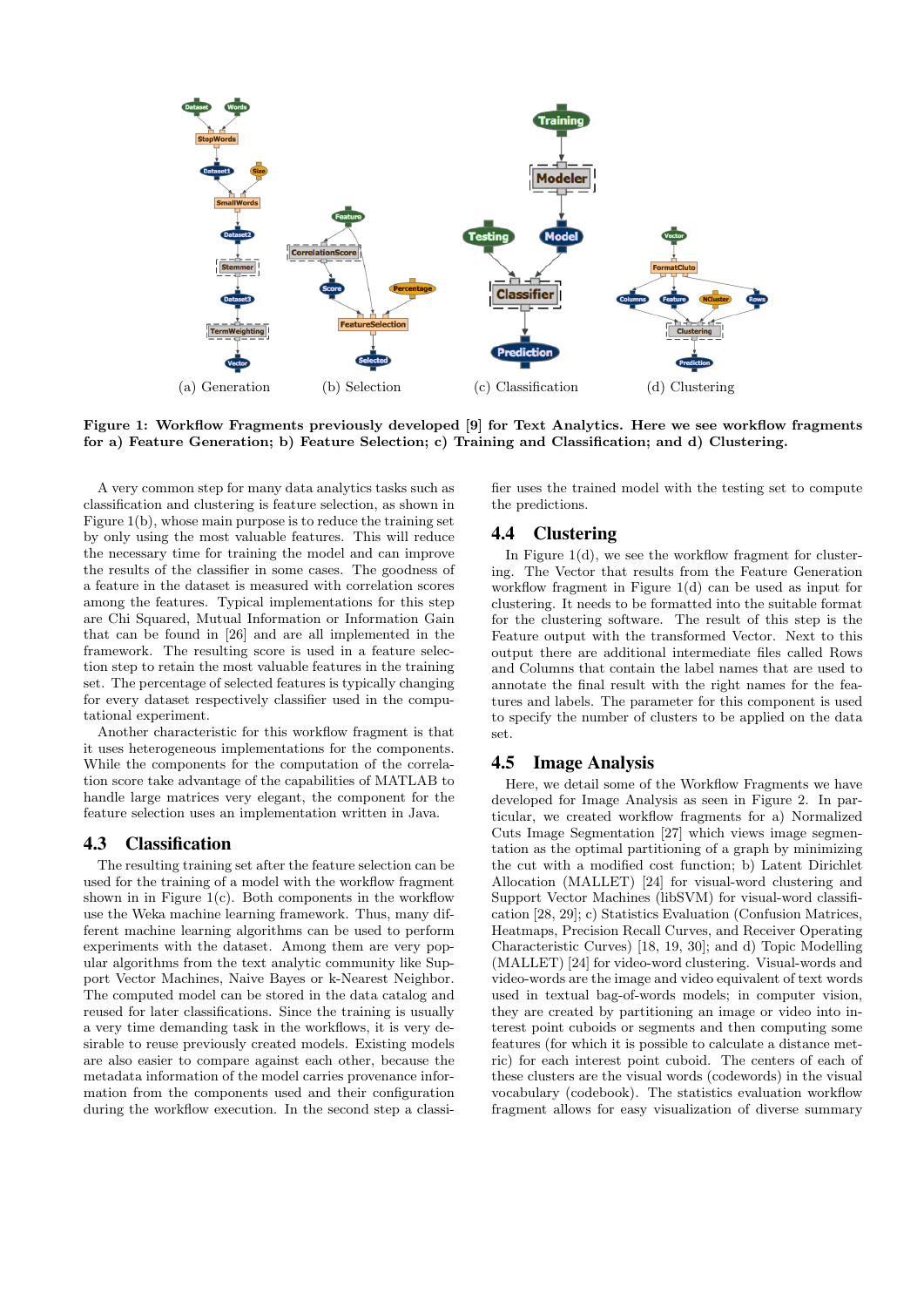

(e) FUSION: weighted average of all other methods (f) Alt. FUSION module with user-controlled weights

Figure 2: Workflow Fragments for Image Analysis. Here we see workflow fragments for a) N-Cuts Image Segmentation; b) Clustering and classification through Latent Dirichlet Allocation (mallet) and Support Vector Machines (libSVM); c) Statistics Evaluation (Confusion Matrices, Heatmaps, Precision Recall Curves, and Receiver Operating Characteristic Curves); d) Topic Modelling (mallet); e) FUSION: a weighted average of four input methods with normalized output scores; and f) Alternate FUSION module for the HTD.

and graphical statistical measures which are the outputs of that component (i.e., summary measures like Equal Error Rate, Mean Average Precision, etc., as well as the graphical outputs of Confusion Matrices, Heatmaps, Precision Recall Curves, and Receiver Operating Characteristic Curves).

# 5. EXTENDING HUMAN TRAFFICKING DE-TECTION VIA WORKFLOWS

The initial development of the project had progressed to creating a crawler, which downloads posts from various posting sites, and an extractor, which extracts the text and images and stores them in a database. However, there had been no substantial analysis of the posts in this nascent project. We extended the project to examine both the text of the post (using the Text Analytics workflow fragments we had already developed), as well as the associated images (using the Image Analysis workflow fragments we developed); a final determination about trafficking of the subject of the post was made by fusing the results of the Text and Image analysis via the Fusion workflow fragment we developed. The goal

of this project is to use both the text and image content of posts to make a stronger determination of whether or not the subject of the post was trafficked. Thus, the re-use and re-purposing of workflow fragments allowed a multimedia analysis spanning data domains of text and image analysis, including the fusion of their results in the final determination.

We extended the nascent HTD project by re-using and re-purposing Image Analysis and Text Analytics workflow fragments. In particular, we componentized, re-used, and re-purposed the workflow fragments as shown in Table 1 for this social media analysis task.

We first componentized the previously developed crawler and extractor as workflow fragments using the Wings framework and then re-used/re-purposed our workflow fragments to create the final workflow for human trafficking detection. The resulting workflow is shown in Figure 3 where the top black box labelled "Componentized Workflow Fragment" shows the original crawler and extractor incorporated as components in Wings. This is followed by: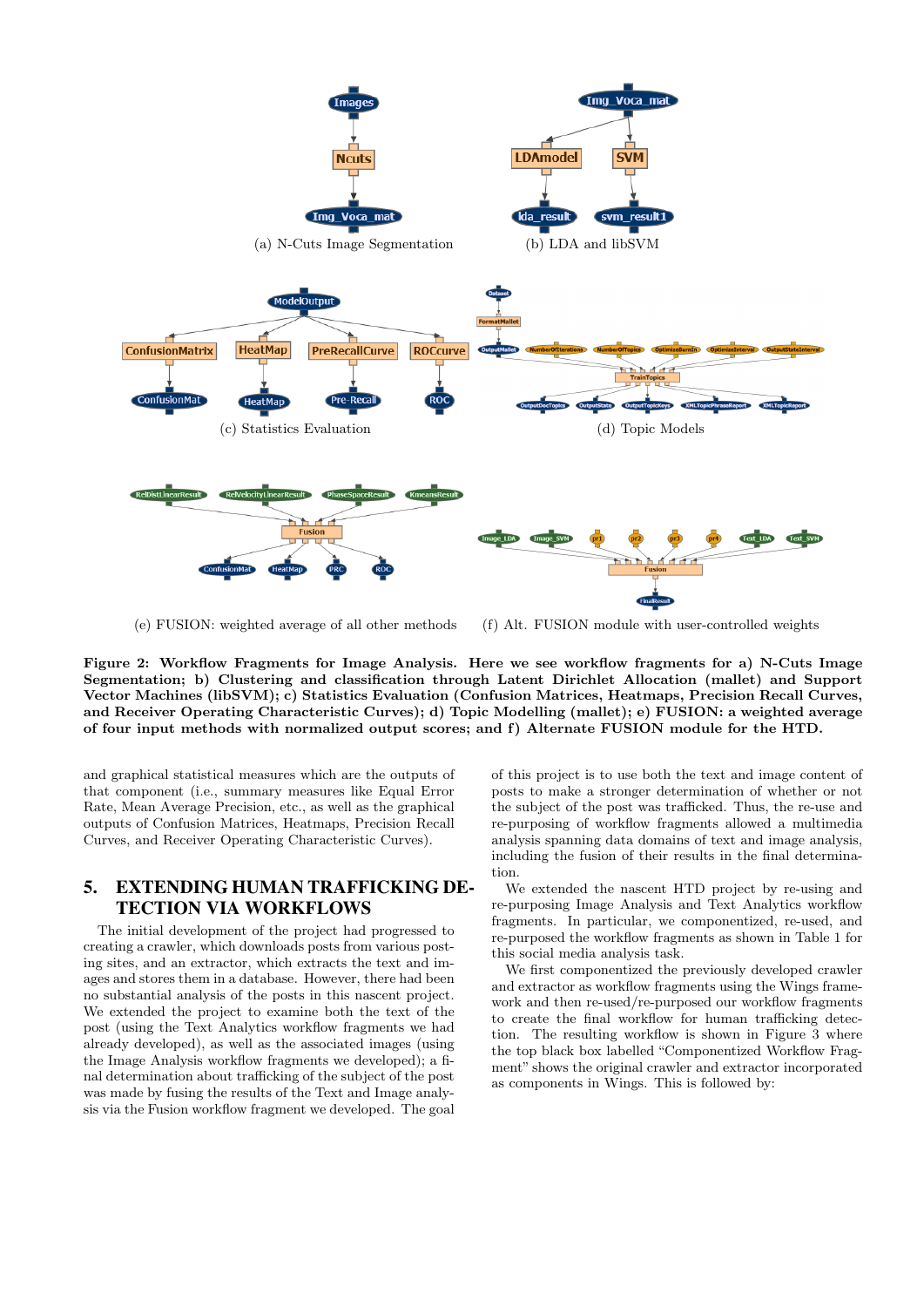

Figure 4: Detailed workflow for Fusion of Image and Text Analyses in the Multimedia Content Analysis workflow.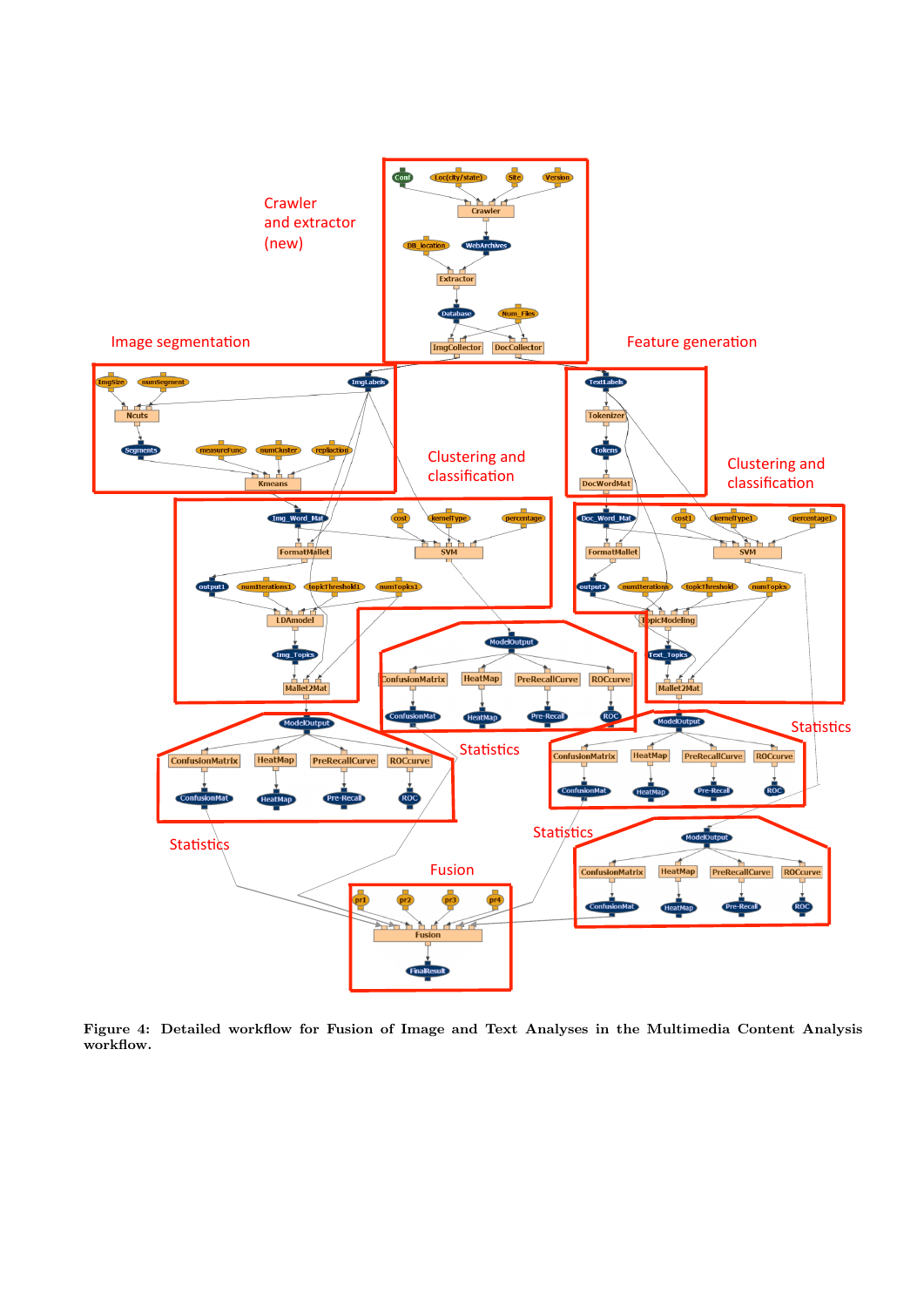

#### Figure 3: High level view of the workflow for Fusion of Image and Text Analyses in the Social Media Analysis workflow.

- Re-Use: The next two black boxes labelled "Workflow Fragment for N-Cuts" and "Workflow Fragment for Feature Generation" show re-use of the Image Analysis workflow fragments from Figure 2 as well as the re-use of the Text Analytics workflow fragments from Figure 1, respectively. Here, the "Tokenizer" component represents the entire workflow fragment in Figure  $1(a)$ .
- Re-Use: The next two red boxes labelled "Workflow Fragment for LDA" and "Workflow Fragment for Topic Models" show the re-use of workflow fragments for unsupervised analysis using MALLET and supervised analysis using SVM in a bag-of-words model from both the Image Analysis workflow fragments in Figure 2 and the Text Analytics workflow fragments in Figure 1.

| Componentized | Crawler and Extractor Workflow<br>Fragment                                                      |
|---------------|-------------------------------------------------------------------------------------------------|
| Re-Used       | N-Cuts, Feature Generation, LDA,<br>and SVM Workflow Fragments<br>from Figures 1 [9] and 2 [11] |
| Re-Purposed   | Fusion Workflow Fragment in<br>Figure $2$ [11]                                                  |

Table 1: Workflow Fragment Componentization, Re-Use, and Re-Purposing.

|                 | <b>F-Measure</b> | Equal Error Rate |
|-----------------|------------------|------------------|
| Image-LDA       | 0.500000         | 0.523810         |
| Image-SVM       | 0.526316         | 0.400000         |
| Text-TopicModel | 0.600000         | 0.428571         |
| <b>Text-SVM</b> | 0.470588         | 0.300000         |
| <b>Fusion</b>   | 0.506283         | 0.488095         |

Table 3: Cumulative Statistical Comparison of all 5 models.

Here, the "TopicModeling" component represents the entire workflow fragment in Figure 2(d).

• Re-Purpose: The final blue box labelled "Workflow Fragment for Fusion" shows the re-purposed Fusion workflow fragment from Figure 2 for fusing the results of the Text and Image Analysis and visualizing those results.

The final, detailed workflow is shown in Figure 4, where all the workflow fragments in Figure 3 are expanded. For the image analysis, an N-cuts algorithm is used. The N-cuts component takes two parameters: the image size and the number of segments. The image size simply means resizing the input image for the process. How many segments an image should be divided into is a user choice, so it varies depending upon the application. For our experiments, 10 segments were used. For each segment, a color histogram is computed and this information is used as the input for the K-means algorithm in the next step. Thus, a visual vocabulary based on the color histogram of each segment is built up. The number of clusters determines how large a visual vocabulary is created. For the distance measure in K-means, we used the Euclidean distance method. The centroid of each cluster determines the visual vocabulary word. Using a Bag-of-Words model, we can create an imageword document for all the image inputs using these visual vocabularies. This matrix is fed into the LDA and SVM algorithms.

## 6. EXPERIMENTS AND RESULTS

In this set of experiments, the goal is to determine if the person represented in an ad is a minor or not. The workflow uses both the ad text, as well as the ad images, to make this determination. We present below the results of our experiments and discuss the benefits of using workflows.

# 6.1 Exploring Different Parameter Values

After extracting images and texts separately from the original posts, each data element is analyzed using unsupervised and supervised learning algorithms. One benefit of using workflows is the ability to easily experiment with different parameter settings, while the system tracks the provenance of the results of each run.

For the unsupervised case of the image analysis, the Mallet LDA in our design takes three parameters: number of iterations, number of topics, and the topic threshold. The important parameter is topic threshold. If the topic proportion is less than the threshold decimal value, then this topic will not be displayed in the result. The topic threshold is often used as an efficient filter when there are many topics existing in the document set. For our case, since we're only making the determination of whether or not the subject of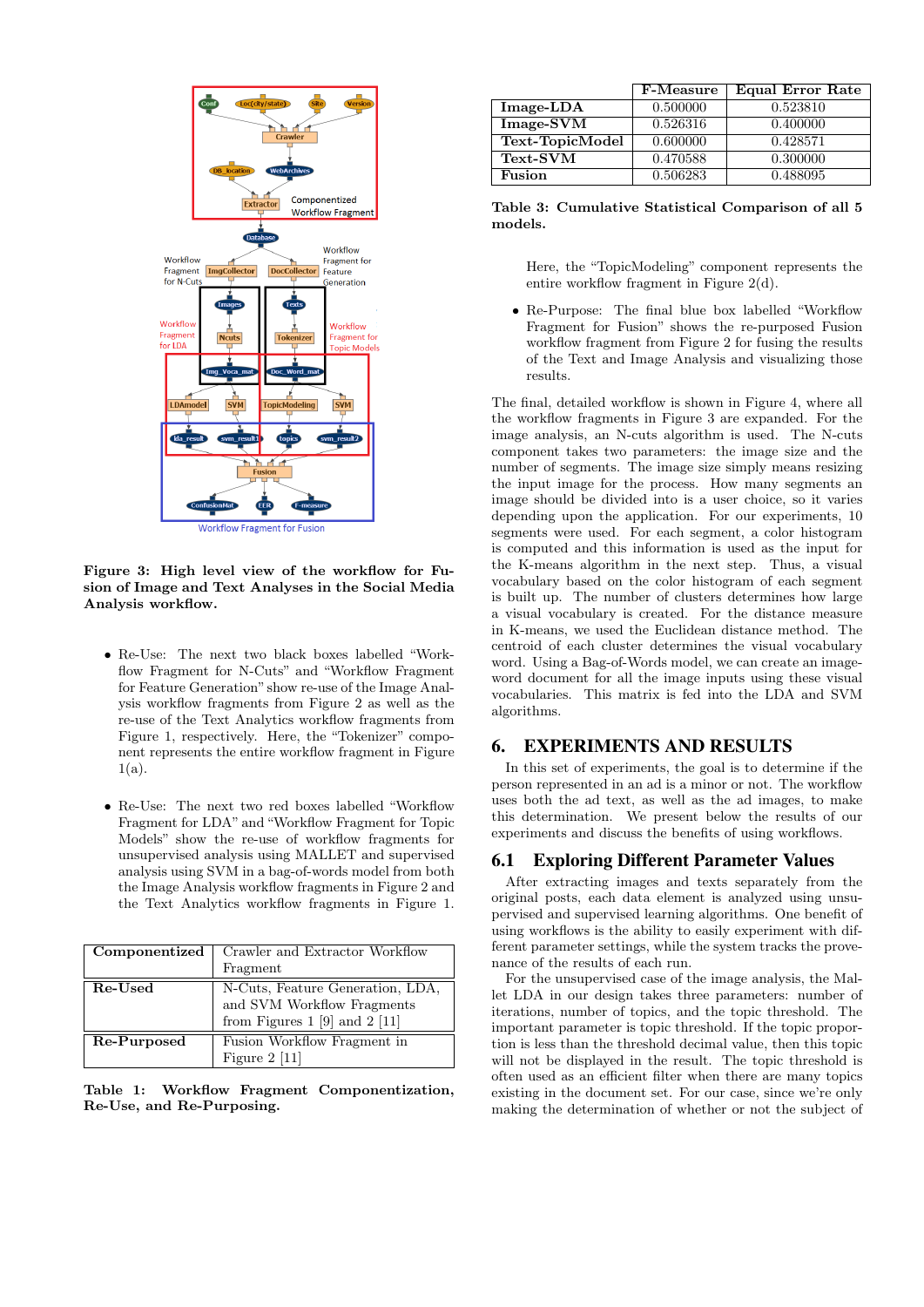

Table 2: Confusion Matrices for: (a) Image-LDA, (b) Image-SVM, (c) Text-TopicModeling, (d) Text-SVM, and (e) Fusion.

a post is a minor, we only have a binomial case. Most of the percentages are close to 50%, either a little greater or a little less. Thus, setting topicThreshold to 0.1 ensures we get the topic in either case. After comparing the topic decision with the ground truth, the last step is to get the statistical result.

For the supervised learning case of the image analysis, we utilized an SVM. We did not want to set the cost control parameter for the SVM to be too large, which would cause an overfitting to the data. In general, the boundary becomes smoother with smaller cost. We thus set the cost parameter for the SVM to 0.5 and chose the linear kernel (kernelType  $= 0$ ). The percentage parameter determines how to divide training and testing set and we set it to the simplest case of 50%. At the end, the SVM component outputs a comparison between the ground truth and expected label for each image, and this result is fed into the statistical module, as well.

For the text analysis side, the same components are used. The difference is in the processing of the data prior to getting a document-word matrix. Using a tokenizer, a unique word list is created from all text inputs. Then, this list is used to build a document-word matrix. With the matrix, the rest of workflow is the same as in the image analysis case above.

### 6.2 Managing Multiple Code Versions

The first steps of the workflow include a crawler that downloads the data from the desired site. Given a location, consisting of both the city and state, and the URL of the site where these ads are posted, the crawler component gathers all the web posts on that site. Different scripts need to be written to crawl different types of sites. The crawler component includes a parameter that allows the user to select a different version of the crawler code based on the desired script version. Thus, a benefit of using this workflow framework is that the system can manage multiple versions of codes.

#### 6.3 Analysis of a Labeled Dataset

We have tested the workflow with a sample set of data which consisted of 40 ads, 20 of which were labelled for training and 20 were used for testing. One of the main hindrances to creating a larger test dataset is the dearth of hand-labelled data by law enforcement experts. We are currently labelling a larger dataset to run the analysis with more in-depth results.

The workflow itself took approximately three minutes to run after the data was collected, extracted, and labelled. We show confusion matrices for the Image-LDA, Image-SVM, Text-TopicModeling, Text-SVM, and Fusion methods in Table 2. We further show cumulative statistical measures of



Figure 5: Heatmaps to identify duplicate posts in the large sample dataset using a) image analysis and b) text analysis.

Equal Error Rate and the F-Measure for each of the five methods in Table 3. Here, we see the Text-TopicModel and Text-SVM methods tend to outperform since the Fusion module is a simple average scheme. In future work, we intend to experiment with various fusion methodologies in addition to this simple boosting scheme, including utilizing more complex learner combination schemes in the fusion step as we increase the number of methods utilized in the overall workflow.

### 6.4 Analysis of an Unlabeled Dataset

In addition, we used the workflow to examine a larger dataset of 6,000 posts that have not been labelled to find duplicate posts within that dataset; duplicate posts would indicate the same trafficked minor is transferred to multiple cities or locations. Results for the duplicate posts are shown as heatmaps for the image analysis and text analysis components in Figure 5. To use the workflow with unlabeled data, we simply weighted down the supervised learning results.

### 6.5 Experimenting with Different Workflow Fragments

Adding in more modules into the workflow easily is one of the greatest advantages of using scientific workflows for rapid application development. We can incorporate the latest age estimation computer vision methods by componentizing them in exactly the same way as we componentized the crawler and extractor. In addition, we can easily vary the parameters to run multiple experimental configurations. This capability to experiment by including or excluding certain modules and adjusting parameters is exactly the kind of ability the final product will enable law enforcement agents to utilize. The ability to change configuration and include different methods is shown in [9], where high school interns utilized workflow fragments to experiment with a wide variety of experimental setups and customizations.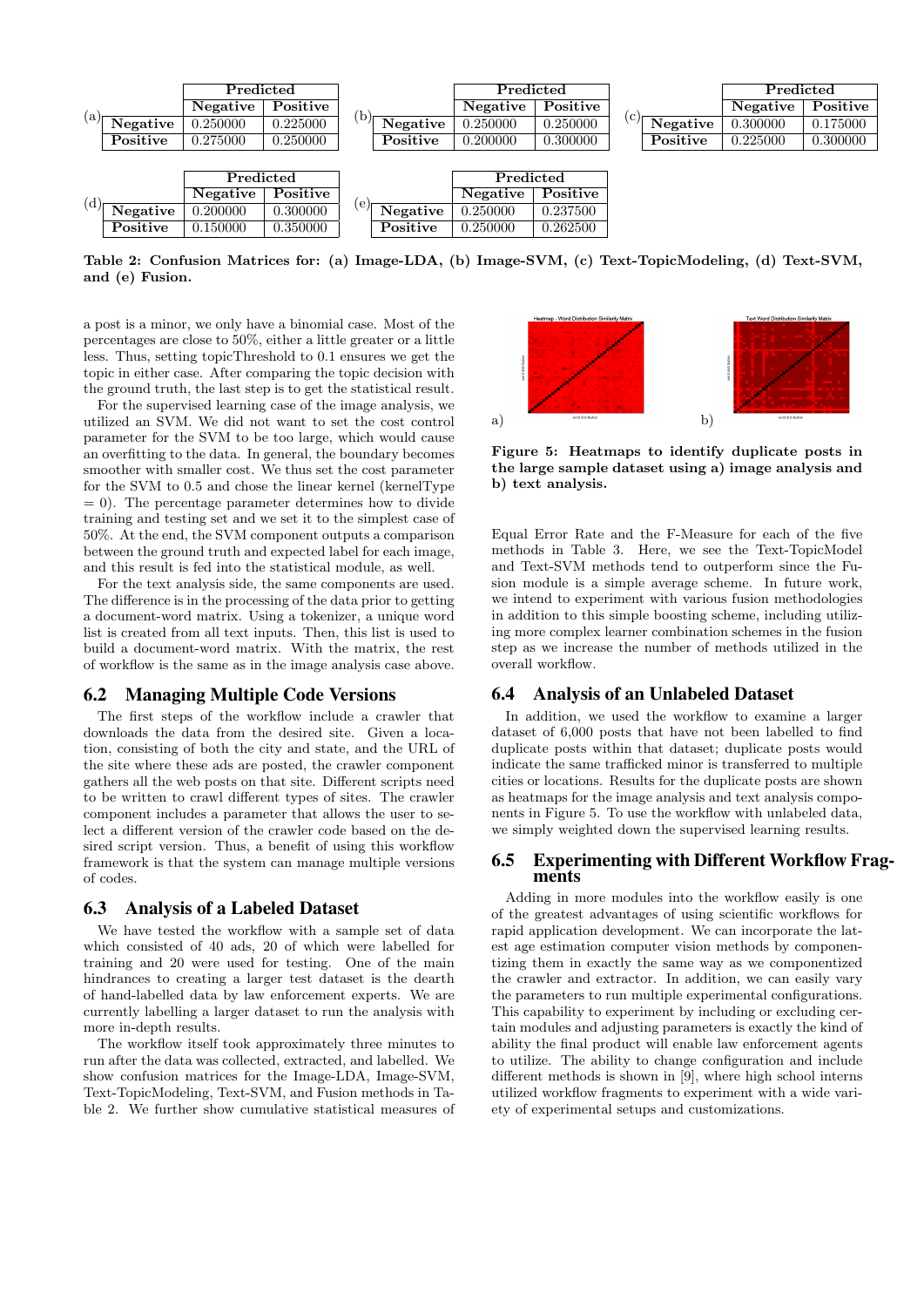|     |                                                                                                        | Predicted                          |          |             |                                   | Predicted                       |          |
|-----|--------------------------------------------------------------------------------------------------------|------------------------------------|----------|-------------|-----------------------------------|---------------------------------|----------|
|     |                                                                                                        | <b>Negative</b>                    | Positive |             |                                   | Negative                        | Positive |
|     | Negative                                                                                               | 0.250000                           | 0.237500 |             | Negative                          | 0.241667                        | 0.250000 |
|     | Positive                                                                                               | 0.212500                           | 0.300000 |             | Positive                          | 0.200000                        | 0.308333 |
| (a) |                                                                                                        |                                    | (b)      |             |                                   |                                 |          |
|     | <b>F-Measure</b>                                                                                       | 0.524226                           |          |             | <b>F-Measure</b>                  | 0.515635                        |          |
|     | <b>EER</b><br>0.413095                                                                                 |                                    |          | <b>EER</b>  | 0.392063                          |                                 |          |
|     | Proportions                                                                                            | $imgLDA = 1$ , $imgSVM = 1,txtLDA$ |          |             | Proportions                       | $imgLDA = 0.5$ , $imgSVM = 1$ , |          |
|     |                                                                                                        | $= 1, \text{txtSVM} = 1$           |          |             |                                   | $txtLDA = 0.5, txtSVM = 1$      |          |
|     |                                                                                                        |                                    |          |             |                                   |                                 |          |
|     |                                                                                                        | Predicted                          |          |             |                                   | Predicted                       |          |
|     |                                                                                                        | Negative                           | Positive |             |                                   | Negative                        | Positive |
|     | Negative                                                                                               | 0.258333                           | 0.225000 |             | Negative                          | 0.250000                        | 0.237500 |
|     | Positive                                                                                               | 0.225000                           | 0.291667 |             | Positive                          | 0.204167                        | 0.308333 |
| (c) |                                                                                                        |                                    | (d)      |             |                                   |                                 |          |
|     | <b>F-Measure</b>                                                                                       | 0.532817                           |          |             | <b>F-Measure</b>                  | 0.527915                        |          |
|     | <b>EER</b><br>0.434127<br>Proportions<br>$imgLDA = 1$ , $imgSVM = 0.5$ ,<br>$txtLDA = 1, txtSVM = 0.5$ |                                    |          | <b>EER</b>  | 0.396825                          |                                 |          |
|     |                                                                                                        |                                    |          | Proportions | $imgLDA = 0.5$ , $imgSVM = 0.5$ , |                                 |          |
|     |                                                                                                        |                                    |          |             | $txtLDA = 1, txtSVM = 1$          |                                 |          |

Table 4: Different weighting schemes for the Modified Fusion module from Figure 5 showing confusion matrices and summary statistics for four different runs of the modified Fusion module with the following schemes: (a) equally weighted supervised and unsupervised methods, (b) greater weighting on the supervised module, (c) greater weighting on the unsupervised module, and (d) greater weight on the text modules.

Workflows allow us to prototype faster, include or exclude multiple methods, parallelize for big data use, scale up in terms of data and processing, and allow experimenting with various setups and different parameter values. This ability to componentize existing programs and expand the functionality by using pre-existing workflow fragments also results in significant time and effort savings. Here, we show how easy it is to vary the parameter values and do multiple runs to empirically determine the optimal fusion weighting. We first modified the Fusion component to allow the user to specify the weighting proportion for each input method, as shown in Figure 2 (f). We then experimented with varying the weights on the input modules by using equally weighted supervised and unsupervised methods (all modules are set to 1), greater weighting on the supervised module ( $LDA = 0.5$ ,  $SVM = 1$ , greater weighting on the unsupervised module  $(LDA = 1, \text{ SVM} = 0.5)$ , and greater weight on the text modules (IMG  $= 0.5$ , TXT  $= 1$ ). The results with confusion matrices and summary statistics for the four different runs of the modified Fusion module are shown in Table 4.

### *6.5.1 Analysis of Time/Work Savings*

In this implementation, we incorporated the original crawler and extractor into Wings and then added on various Text Analysis and Image Analysis workflow fragments, including fusing their results and adding components to help visualize the results. This involved writing simple component wrapper scripts for both of the existing python scripts and setting up the mySQL database interface. The original development of the python version of the crawler/extractor had taken several months; this was quite involved as appropriate algorithms had to be researched, in addition to developing the code. The original crawler and extractor were componentized into Wings components, as shown in Figure 3.

This process took roughly two days as the original programs had to be made independent of the original development environment, account for supporting libraries, and had to interface with the external Database system that was distributed on the Web. Once this was done, the extension of the other components via workflow fragments for Image Analysis, Text Analysis, and their Fusion and visualization, took approximately one day, saving effort estimated to be on the order of 300 man-hours of work. This was estimated by the original developers using one postdoc and one graduate student working at a similar pace as in the development of the original prototype as they worked to identify appropriate algorithms for image and text analysis, implement them and incorporate them into their nascent crawler/extractor prototype, and then investigated a fusion methodology as well as the tools to visualize and analyze the results.

# 7. CONCLUSION

The multimodal information fusion of image and text data afforded by workflows helped to extend the Human Trafficking Detection (HTD) project in this preliminary work. In addition to extending the actual analysis, it also helped significantly reduce the time and work required in the development of those extensions. The benefits of workflows for mutlimedia content analysis for security applications, in fact, goes beyond this, as well: workflows allow tracking of intermediate results, mapping to various execution resources, failure recovery, and full load management [8]. In future work, we intend to show how the ability to parallelize data processing by executing workflows in distributed resources would allow us to address the volume and velocity of big data that presents a great challenging in the HTD application as well as other multimodal information fusion problems.

### 8. ACKNOWLEDGMENT

We gratefully acknowledge support from the Defense Advanced Research Projects Agency with award FA8750-13- C-0016. This research was also partially supported by the